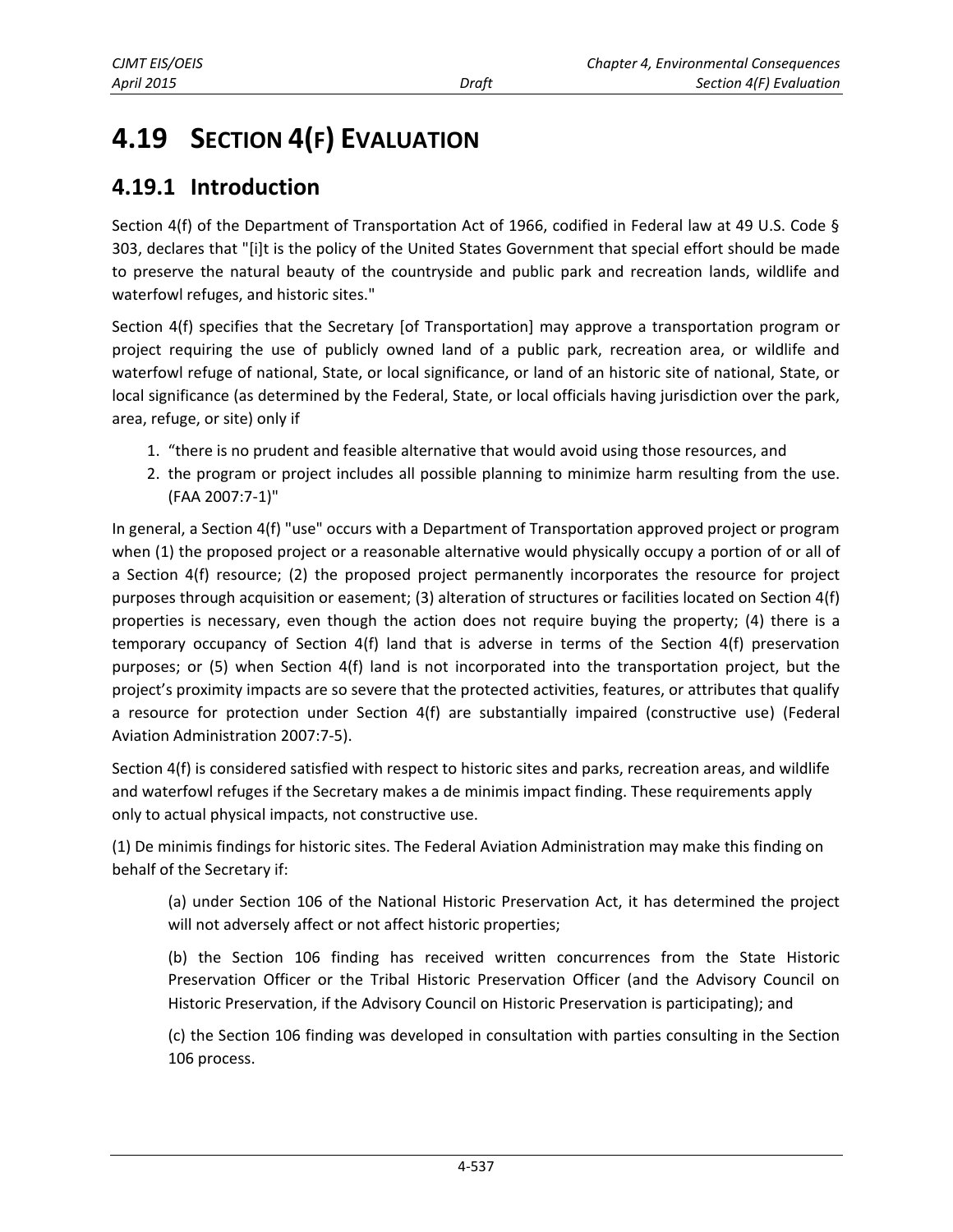| CJMT EIS/OEIS |       | Chapter 4, Environmental Consequences |
|---------------|-------|---------------------------------------|
| April 2015    | Draft | Section 4(F) Evaluation               |

(2) De minimis findings for parks, recreation areas, and wildlife or waterfowl refuges. The Federal Aviation Administration may make this finding on behalf of the Secretary if:

(a) it has determined, after public notice and opportunity for public review and comment, that the project will not adversely affect the activities, features, and attributes of the eligible Section 4(f) property; and

(b) the officials with jurisdiction over the Section 4(f) property have concurred with the Federal Aviation Administration's determination (Federal Aviation Administration 2007:7-1).

If there is no physical use and no temporary occupancy, but there is the possibility of constructive use, the Department of Transportation, or in the case of this project, the Federal Aviation Administration determines if the potential impacts would substantially impair the 4(f) property. Substantial impairment occurs when the protected activities, features, or attributes of the Section 4(f) property are extensively diminished. Generally, this means that the value of the resource, in terms of its Section 4(f) purpose and significance, will be meaningfully reduced or lost.

This Section 4(f) evaluation discusses the Tinian International Airport improvements and use of historic properties, which are the only potential Section 4(f)-protected resources affected by the proposed action in the area where the Department of Transportation is the approval authority. In the case of the proposed alternative, the Federal Aviation Administration is serving as the approval authority.

Section 4(f) protects historic properties (historic or archaeological properties on or eligible for inclusion on the National Register of Historic Places) that warrant preservation in place. If historic properties are determined to warrant preservation in place, then an individual Section 4(f) evaluation is done to analyze whether there is a feasible or prudent alternative that avoids the Section 4(f) property or an alternative that causes the least overall harm to Section 4(f) properties. Historic properties subject to data recovery (excavations and/or documentation) to mitigate impacts due not warrant preservation in place and are not considered 4(f)-protected resources; therefore, Section 4(f) would not apply. The Department of Transportation agency must consult with the State Historic Preservation Officer to determine whether or not they warrant preservation in place.

Typical airport actions that may cause Section 4(f) impacts include airside/landside expansion (new or expanded terminal and hangar facilities, new or extended runways and taxiways, navigational aids); land acquisition for aviation-related use, new or relocated access roadways, remote parking facilities, and rental car lots; substantial amounts of construction or demolition activity; and a significant change in aircraft operations that results in new or changed flight tracks and accompanying noise impacts.

The Department of Transportation has no approval authority for 4(f) resources on Pagan. Therefore, this section only evaluates 4(f) resources on Tinian.

As consultation is in process and no definitive mitigations (data recovery or preservation) have been determined for impacts to historic properties, the following discussion will outline the main elements of a 4(f) evaluation in the event that consultation determines that these historic properties warrant preservation in place and are 4(f)-protected resources. If it is determined through consultation with the CNMI Historic Preservation Officer and other consulting parties that impacts to historic properties at the Tinian International Airport area will be mitigated through data recovery, then they will not be considered 4(f)-protected resources and no 4(f) evaluation will be needed. If it is determined through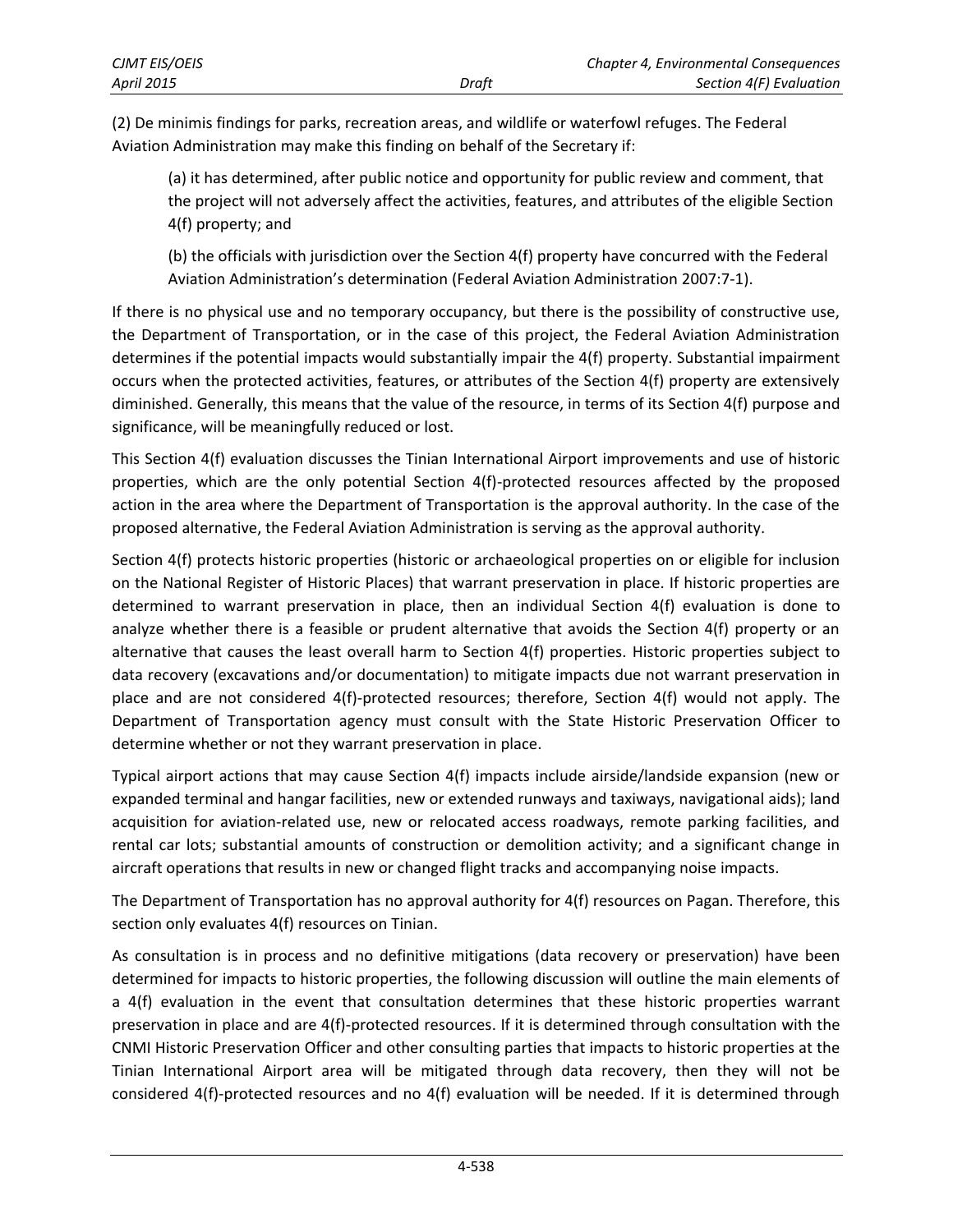| CJMT EIS/OEIS |       | Chapter 4, Environmental Consequences |
|---------------|-------|---------------------------------------|
| April 2015    | Draft | Section 4(F) Evaluation               |

consultation that preservation in place is appropriate, then a more detailed Section 4(f) evaluation will be completed prior to the publication of the Final EIS/OEIS.

Public Law 105-85, div A, title X § 1079, Nov 18 1977, 111 Stat. 1916, Treatment of Military Flight Operations, provides that "no military flight operation (including a military training flight), or designation of airspace for such an operation, may be treated as a transportation program or project for purposes of section 303(c) of 49 U.S. Code. Therefore, impacts related to noise resulting from an increase in military aircraft activity is not included in this evaluation.

# **4.19.2 Description of the Proposed Action**

As described in Chapter 2, the proposed action is to establish a series of live-fire ranges, training courses, and maneuver areas within the CNMI to reduce existing joint service training deficiencies and meet the U.S. Pacific Command Service Components' unfilled unit level and combined level training requirements in the Western Pacific. Under the proposed action, unit level training would occur on the island of Tinian and combined level training would occur on the island of Pagan. The proposed action includes construction and operations on an area north of the Tinian International Airport runways. The following discussion presents the need for the project and the project description.

## **4.19.2.1 Need for Project**

The purpose of the proposed action is to reduce joint training deficiencies for military services in the Western Pacific (see Section 1.3). Existing U.S. military live-fire, unit and combined level training ranges, training areas, and support facilities are insufficient to support U.S. Pacific Command Service Components' training requirements in the Western Pacific, specifically in the Mariana Islands. The proposed action is needed to enable U.S. Pacific Command forces to meet their U.S. Code Title 10 requirements to maintain, equip, and train combat and humanitarian forces in the Western Pacific. The proposed action assists in correcting these training deficiencies by establishing live-fire unit and combined level RTAs in the CNMI. Establishing unit and combined level RTAs in the CNMI would support ongoing operational requirements, changes to U.S. force structure, geographic repositioning of forces, and support U.S. training relationships with allied nations.

## **4.19.2.2 Description of Alternatives**

Selection of the project location included careful planning and full consideration of the existing airport environment and project locations were determined early in the planning process. The proposed airport improvement construction projects on Tinian International Airport are included under all action alternatives for Tinian. In addition to Tinian Alternatives 1, 2, and 3, this evaluation analyzes the noaction alternative. For a more detailed description of the operational siting criteria and alternatives refer to Chapter 2.

#### **4.19.2.2.1 No–Action Alternative**

As described in Chapter 2, the no-action alternative would continue current training activities on Tinian, including those contained in other Department of Defense documents such as the Mariana Islands Range Complex EIS/OEIS (July 2010 Record of Decision), and would complete construction of four livefire ranges on Tinian contained in the September 2010 Record of Decision in the Guam and CNMI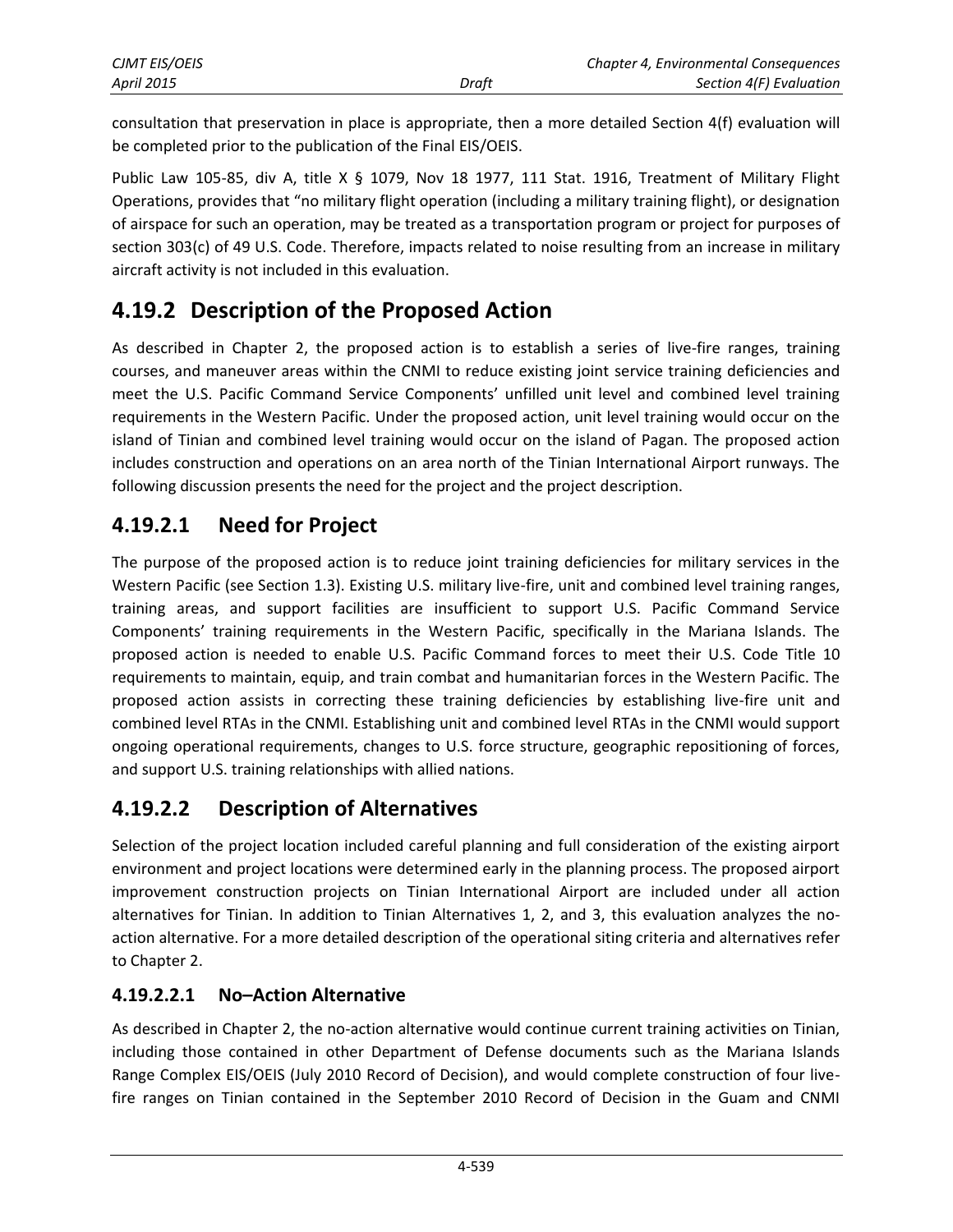| <b>CJMT EIS/OEIS</b> |       | Chapter 4, Environmental Consequences |
|----------------------|-------|---------------------------------------|
| <b>April 2015</b>    | Draft | Section 4(F) Evaluation               |

Military Relocation EIS/OEIS (DoN and Department of the Army 2010). Under the no-action alternative, no improvements would be made to the area north of the Tinian International Airport runways. Thus no approval by an agency of the U.S. is associated with the no-action alternative and Section 4(f) would not apply.

#### **4.19.2.2.2 Tinian Airport Improvements (all Tinian Alternatives)**

Each of the three Tinian action alternatives has common elements. These include: (1) Land Use Agreements; (2) Construction and Improvements, (3) Training Operations, (4) Operations and Management; (5) Transportation; (6) Munitions; (7) Danger Zones; (8) Amphibious Operations; (9) Airspace Requirements; and (10) Sea Space Requirements. Included within these common elements are construction and operations associated with improvements at the Tinian International Airport.

To accommodate the anticipated aircraft training tempo and equipment/cargo needs, taxiways, directly north and adjacent to the runway of Tinian International Airport, would be constructed. Airport improvements are depicted on Figure 2.4-4 and would include: (1) tactical aircraft parking ramp; (2) cargo aircraft parking ramp; (3) connecting taxiways; (4) ordnance arming and de-arming pads; (5) hot cargo (i.e., munitions) pad/combat aircraft loading area; (6) expeditionary/temporary refueling area; (7) arresting gear pads; (8) munitions holding pads; (9) and access roads connecting to the airfield Ground disturbance associated with construction of the airfield improvements would be approximately 228 acres (93 hectares) with approximately 41 acres (17 hectares) of that being newly created impervious surface.

Use of the Tinian International Airport and adjacent range and training areas allows for the integration of air and ground force training at the unit level. Use of the airport also supports military training throughout the Pacific. The proposed Airport Layout Plan would require approval from the Commonwealth Ports Authority and Federal Aviation Administration. The Commonwealth Ports Authority manages and operates the airports and seaports throughout the CNMI. The U.S. military has been working with the Commonwealth Ports Authority to develop an Airport Layout Plan for the proposed improvements at Tinian International Airport. The Airport Layout Plan shows the existing airport layout and planned future development. The Commonwealth Ports Authority, as the airport sponsor, maintains the Airport Layout Plan and is required to submit any proposed changes on the Airport Layout Plan to the Federal Aviation Administration for review and approval to confirm that the proposed changes meet Federal Aviation Administration airport standards and requirements. The proposed new military development at Tinian International Airport, which is the subject of this EIS/OEIS, is shown on the Airport Layout Plan in Appendix S.

# **4.19.3 Description of Section 4(f) Properties**

Two Section 4(f) resources have been identified within the potential footprint for the proposed improvements to the Tinian International Airport. These include 1) a Japanese Third Farm District (IV) archaeological site (-5043) and 2) a World War II American military site (West Field). These resources are located on public lands under the jurisdiction and control of the Commonwealth Ports Authority. Under the proposed action, the Department of Defense would lease the area north of Tinian International Airport (460 acres [186 hectares]) and construct parking ramps, taxiways, and other facilities described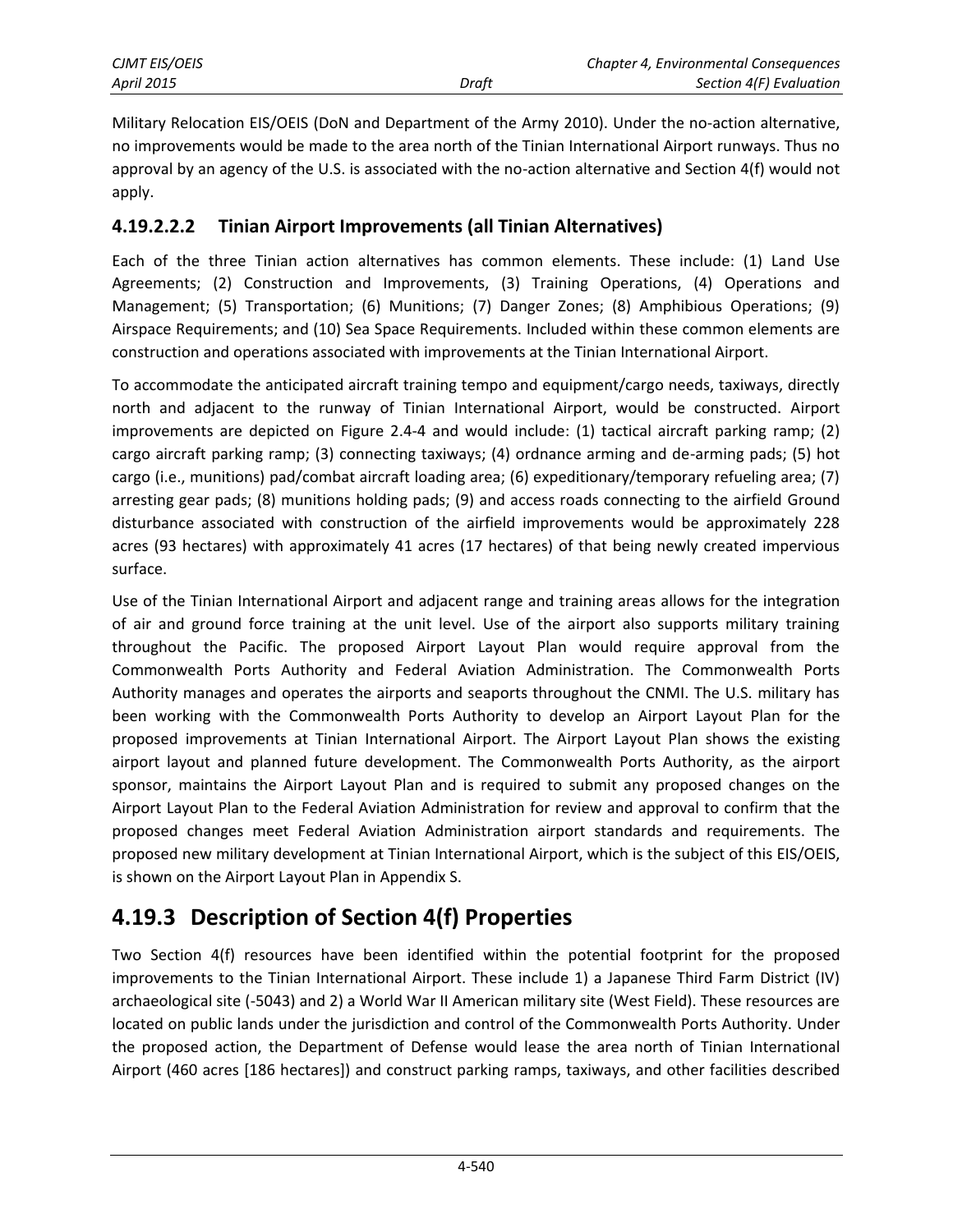above. No public parks, wildlife refuges, or public recreation area is located within or adjacent to the airport property.

Consistent with federal law, certain types of information related to cultural resources are protected from general distribution. National Historic Preservation Act and Archaeological Resources Protection Act each contain confidentiality restrictions to prevent inappropriate general releases of locational data for archaeological sites. In keeping with these restrictions, this section does not contain detailed locational descriptions or figures showing the specific locations of archaeological sites.

# **4.19.3.1 Japanese Third Farm District (IV) (Site SC-5043)**

Site SC-5043, the Japanese Third Farm District (IV), contains the remnants of a Japanese sugarcane farm. It is located on the west side of 8th Avenue at the northwest corner of Tinian International Airport. The site is located on lands within a portion of the Military Lease Area and within the Tinian International Airport boundaries.

Although SC-5043 has been modified by World War II and modern farming, the fields and some concrete structures remain. In addition, a Japanese railroad berm segment crosses the site; there is also a Pre-Contact component consisting of ceramic sherds on the surface (Athens 2009:232). The Japanese Third Farm District is divided into various sites based on divisions created by World War II modifications or other factors. The "Third Farm District" was populated with tenant farmers cultivating sugarcane in the 1930s. In 1939 the Third Farm District contained 255 families (Tuggle 2009:51,231). Site SC-5043 was recommended eligible for listing on the National Register of Historic Places under Criterion A for its association with pre-war Japanese agriculture and under Criterion D for its potential to provide information on Japanese agricultural practices and Pre-Contact settlement on Tinian.

# **4.19.3.2 West Field (Site TN-6-0030)**

Site TN-6-0030 (West Field) was originally constructed as an airfield by the Japanese. In 1945, following the 1944 American capture of Tinian, West Field was expanded to provide a base, together with the North Field, for B-29 operations against Japan (see Section 3.11, *Cultural Resources*). The site is located on lands within a portion of the Military Lease Area and within the Tinian International Airport boundaries. West Field measures approximately 1870 acres (757 hectares).

The West Field airfield originally included 3 airstrips, 18 miles of taxiways, 4 service aprons, 361 hardstands, and more than 675 buildings. The 444<sup>th</sup>, 462<sup>nd</sup>, and 468<sup>th</sup> Bomb Groups, under the 58<sup>th</sup> Bomb Wing, utilized this airfield after its completion. All three bomb groups received Distinguished Unit Citations for their missions against Japan (Crowl 1960: 572).

In 1994, West Field, site TN-6-0030, included three runways and taxiways and coral gravel hardstands. Runway #3 was used for Tinian's airport, and a new airport building, access road, parking lots, and aircraft parking apron were constructed at the southeast comer. The other two runways and the taxiways had not been maintained, as they were no longer in use. Concrete building foundations are still extant in the northwest corner of the Army Air Corps area and the southeast corner of the Naval Air Base area. Currently, the area north of the airport runways contains historic taxiways, hardstands, and concrete pads associated with West Field.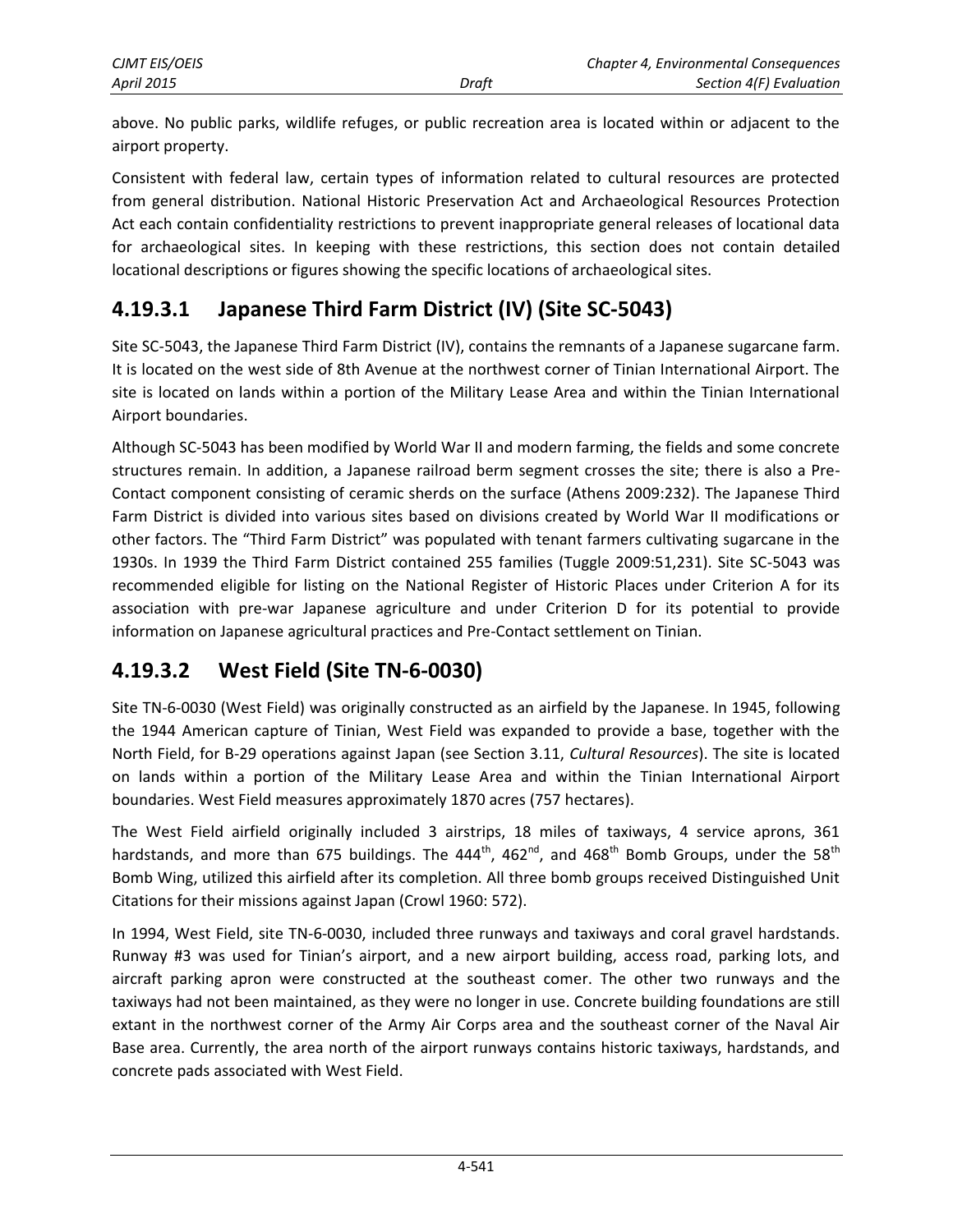| <b>CJMT EIS/OEIS</b> |       | Chapter 4, Environmental Consequences |
|----------------------|-------|---------------------------------------|
| <b>April 2015</b>    | Draft | Section 4(F) Evaluation               |

Features associated with West Field between the central taxiway and the Tinian International Airport were recorded during an archaeological survey of the West Tinian Airport Improvement Area (Dixon and Tuggle 2002:A-5). These features include two complexes (N-8 and N-10). Feature Complex N-8 consists of three concrete pads and coral foundations. Feature Complex N-10 consists of a paved taxiway, 22 hardstands (paved areas for parking and maintenance of B-29 bombers), a Flack Tower, and a coral fill quarry (Dixon and Welch 2002:A-5, A-6). The site was recommended eligible for listing in the National Register of Historic Places:

The site is associated with WWII and the bombing of Japan prior to the war's end with General Curtis Lemay of the 21st Bomber Command and Brigadier General Ramey of the 58th Bomb Wing, is an excellent architectural example of a B-29 bomber base and has information pertinent to our understanding of WWII American military history (Dixon and Tuggle 2002:A-6).

# **4.19.4 Impacts on the Section 4(f) Properties by the Project**

Potential impacts of the project are discussed below as they relate to the Section 4(f) use of Site SC-5043 (Japanese Third Farm District [IV]), Site TN-6-0030 (West Field) on Tinian.

## **4.19.4.1 Japanese Third Farm District (IV) (Site SC-5043)**

Potential adverse impacts to site SC-5043 include ground disturbance due to the construction of a new paved road and gravel shoulder, and erection of fences along the perimeter of the airport. The road would be comprised of two 10.0-foot (3.0-meter) wide paved lanes (one lane in each direction) with 4.0 foot (1.2-meter) wide graded gravel shoulders on both sides. Associated construction activities would include clearing overgrown vegetation, resurfacing existing paved roads, and reconstructing/upgrading existing dirt/gravel roads to paved roads. The total site size is 55.4 acres (22.4 hectares). Approximately 1.2 acres (0.48 hectare) or 2.2% of the site would be disturbed by construction and would be direct taking and a permanent use of the site. Although a small portion of the overall site, the site is considered important for its contribution to World War II history and research potential. As discussed in Section 4.11, ground disturbance within the boundaries of a historic property would be a significant direct impact under NEPA. The area would be fenced and, although no longer accessible to the public, this minimal loss of access to 2% of the site area would not be a significant impact to the site.

## **4.19.4.2 West Field (Site TN-6-0030)**

Potential adverse impacts to site TN-6-0030 include ground disturbance (grading, excavating, digging, clearing, leveling, trenching, and drilling) during construction of proposed support facilities, roads, utilities, and training facilities. Ground disturbance associated with construction of the airfield improvements would be approximately 228 acres (93 hectares) with approximately 41 acres (17 hectares) of that being newly created impervious surface, most occurring within the boundary of Site TN-6-0030. Construction would affect a total of 12% of the site and would be direct taking and a permanent use of the site. Although the construction of support facilities, roads, utilities, and training facilities is consistent with the current use of the site, the new construction would impact a substantial portion of the site that is considered important for its association with World War II and its research potential. As discussed in Section 4.11, ground disturbance within the boundaries of this historic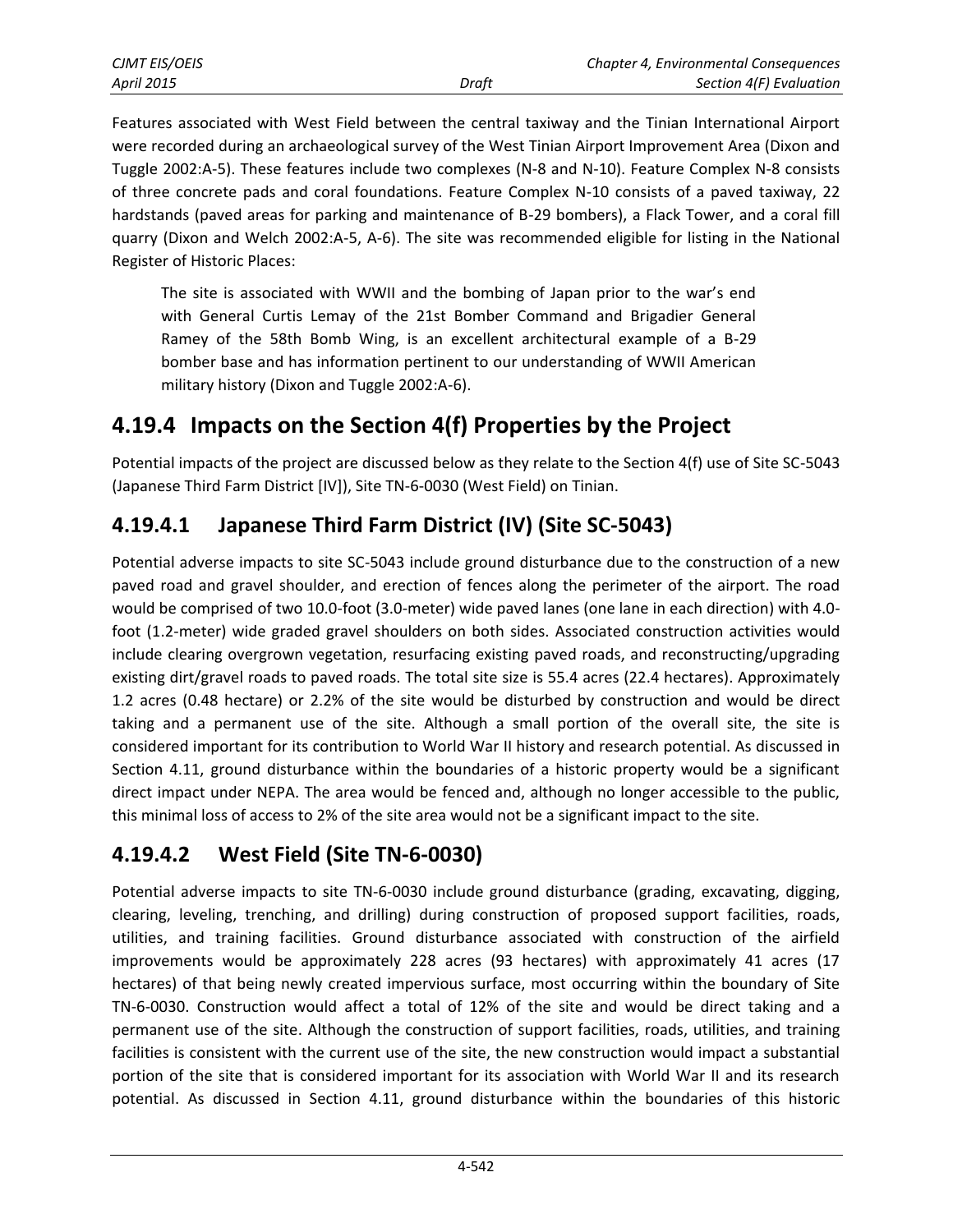| <b>CJMT EIS/OEIS</b> |       | <b>Chapter 4, Environmental Consequences</b> |
|----------------------|-------|----------------------------------------------|
| <b>April 2015</b>    | Draft | Section 4(F) Evaluation                      |

property would result in significant impacts to the airstrips, taxiways, service aprons, and hardstands and would be a significant direct impact under NEPA. As this area of the site is already not accessible to the public, there would be no loss of access from the proposed action.

#### **4.19.5 Avoidance Alternatives**

This section considers potential alternatives that were considered but eliminated from detailed analysis as they would not meet the purpose or need of the proposed action.

#### **4.19.5.1 No-Action Alternative**

Under the no-action alternative the proposed action would not take place. Additionally, the proposed Tinian RTA, including support facilities on the north side of the Tinian International Airport, would not be constructed. The identified training deficit would persist, and the existing Western Pacific RTAs would remain insufficient to support U.S. Pacific Command Service Components' Title 10 training requirements for the region. Therefore, it has been determined that the no-action alternative is not feasible and prudent.

#### **4.19.5.2 Alternative 1. Locate Outside of the CNMI**

The 2012 Training Needs Assessment: An Assessment of Current Training Ranges and Supporting Facilities in the U.S. Pacific Command Area of Responsibility (DoN 2013b), examined the unmet training requirements of four areas that make up the majority of the Pacific region force structure: Hawaii, Japan, Korea, and the Mariana Islands. The Assessment concluded that the Mariana Islands region has significantly more unmet training requirements than the other areas (i.e., Hawaii, Japan, and Korea) (see Section 1.3.5, Training Needs Assessment). The 2013 CNMI Joint Military Training Requirements and Siting Study (DoN 2013a), concluded that within the Mariana Islands, Guam training opportunities are limited to the existing activities plus future individual skills training for the Marine forces and that there is no additional capacity to address the U.S. Pacific Command's unmet training requirements. Therefore, land, sea, and airspace on and around Guam were excluded from further consideration as it does not meet the purpose and need, and would not provide adequate training facilities. As such it is not a feasible and prudent alternative.

#### **4.19.5.3 Alternative 2. Locate at Single Location within the CNMI**

Both unit level and combined level training must be included in the proposed action to meet unfilled training requirements in the Mariana Islands. Combined level training brings several units (U.S. and allied nations) together working as a team towards a single objective. Combined level training also involves maneuvering and use of live-fire ranges and training areas; however, because of the greater number of troops and tasks, this training requires larger areas. Separate range complexes are required to support each type of training because of the nature of unit and combined training along with the frequency of this training. Neither Tinian nor Pagan alone can support both levels of training identified as unfilled training requirements. Therefore, use of only one island (Pagan) does not meet the purpose and need, and the fundamental purpose of locating at two separate sites would not be served by this avoidance alternative. As such it is not a feasible and prudent alternative.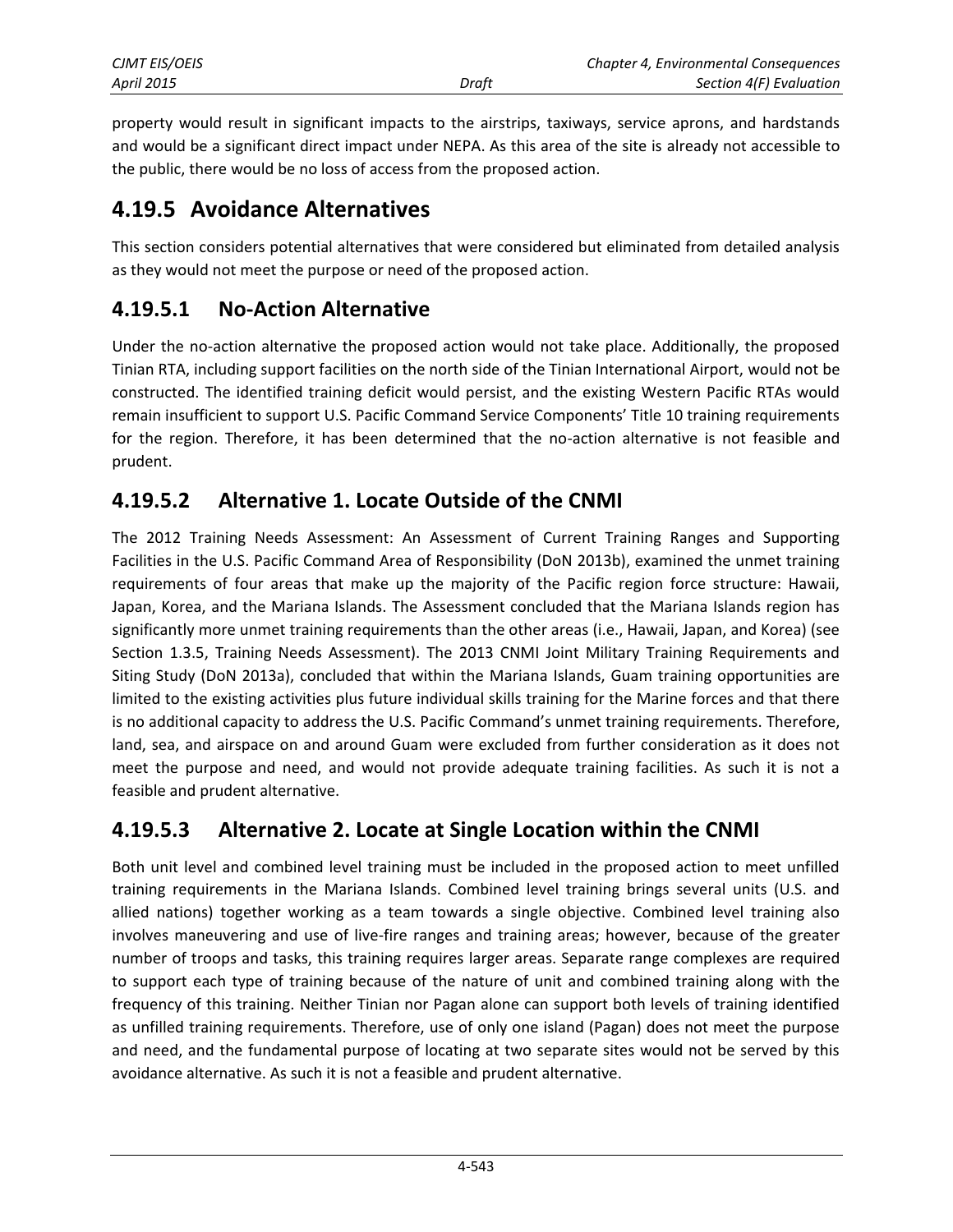#### **4.19.5.4 Alternative 3. Locate Airport Improvements at North Field**

While training and support facilities would be located on Tinian, the airport improvements would occur at North Field rather than adjacent to existing runways at the Tinian International Airport. Location at North Field would require more extensive construction of a new runway in addition to the proposed support facilities and would be a significant impact to a National Historic Landmark. It also would create constraints on proposed live-fire training activities in the northern portion of Tinian. As such it is not a feasible and prudent alternative.

#### **4.19.5.5 Alternative 4. Alternative Options at Tinian International Airport**

In addition to proposed airport improvements is the proposed base camp. The base camp needs to be situated away from proposed training areas. Given space constraints within the Military Lease Area, the southern boundary of the Military Lease Area creates the largest separation between the base camp and proposed training activities. Location of the base camp east or west of Tinian International Airport would place it within airport safety zones, so these options were not considered feasible. A central location north of the airport is necessary to avoid interfering with proposed military approach, departure, and closed loop patterns that would occur at the ends of the runway. Therefore, locations of the base camp toward the western or eastern ends of the runway is not a feasible and prudent alternative.

Reducing the disturbance footprint to avoid the potential 4(f) resources was also considered. As part of the planning process, ground disturbance was minimized to the degree possible. However, as the West Field site (Site TN-6-0030) is very large and encompasses the entire airport area, it is not possible to avoid disturbing this historic property.

## **4.19.6 Measures to Minimize or Mitigate Harm**

To the degree possible, historic properties were avoided when planning initial construction and operations areas for the proposed action. These efforts included siting ranges and support facilities in proximity to each other and to existing roads to minimize impacts to historic resources in the area. A constraints analysis was conducted in April, 2013 that examined the locations of ranges and support facilities in relation to historic properties and final siting decisions were made at that time. However, as discussed above, there is no alternative, except the no-action alternative, that would avoid all impacts to 4(f) resources. Avoidance alternatives would either have an impact on historic properties or not meet the purpose and need of the proposed action. Measures, however, can be taken to mitigate harm to the identified 4(f) resources.

#### **4.19.6.1 No-Action Alternative**

No action would be taken under this alternative. There would be no impacts to Section 4(f) properties under this alternative. No measures to minimize harm are proposed for this alternative.